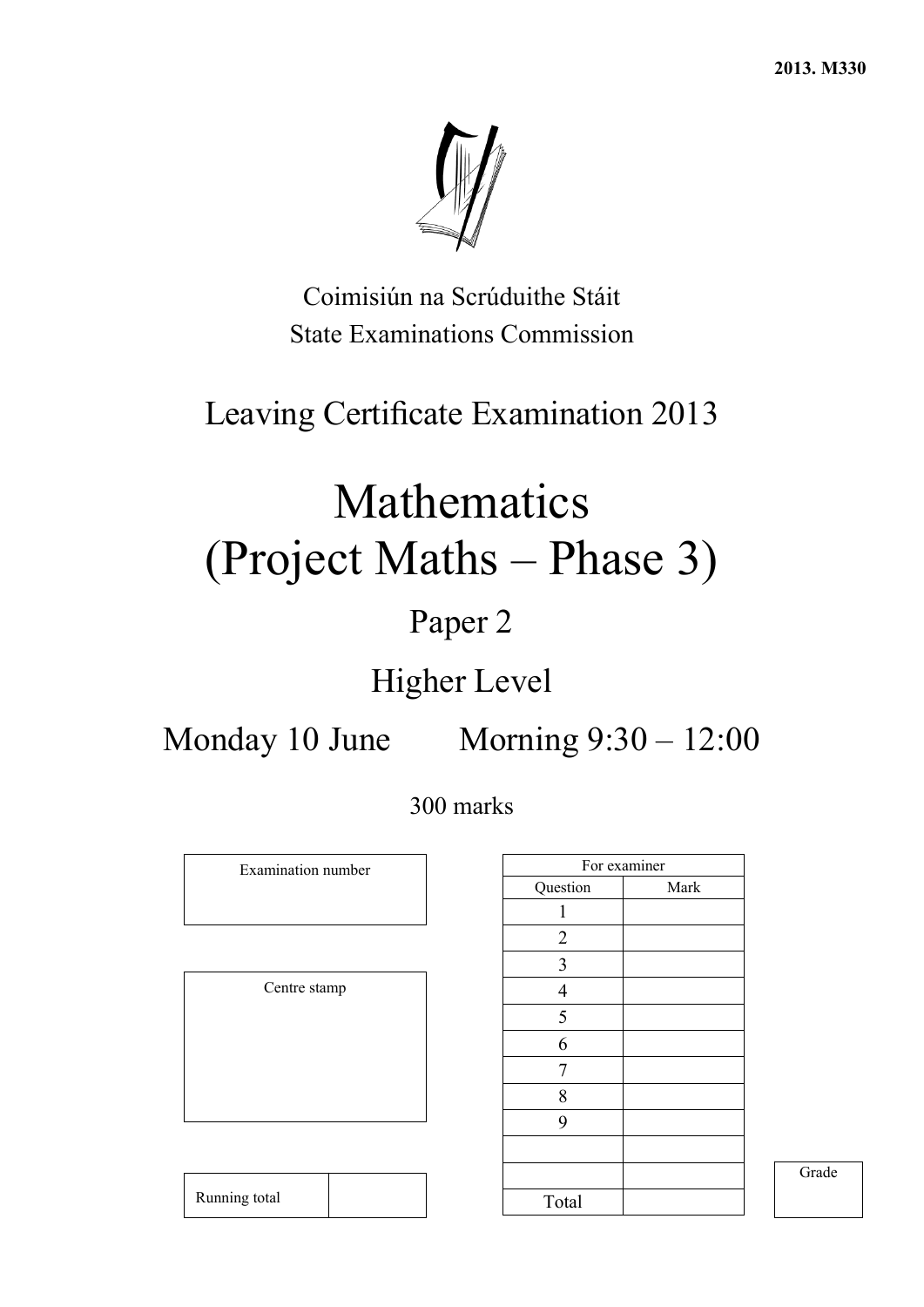#### **Instructions**

There are **two** sections in this examination paper.

| Section A        | Concepts and Skills       | 150 marks | 6 questions |
|------------------|---------------------------|-----------|-------------|
| <b>Section B</b> | Contexts and Applications | 150 marks | 3 questions |

Answer **all nine** questions, as follows:

In Section A, answer

Questions 1 to 5 and

#### **either** Question 6A **or** Question 6B.

In Section B, answer Questions 7 to 9.

Write your answers in the spaces provided in this booklet. You may lose marks if you do not do so. There is space for extra work at the back of the booklet. You may also ask the superintendent for more paper. Label any extra work clearly with the question number and part.

The superintendent will give you a copy of the *Formulae and Tables* booklet. You must return it at the end of the examination. You are not allowed to bring your own copy into the examination.

Marks will be lost if all necessary work is not clearly shown.

Answers should include the appropriate units of measurement, where relevant.

Answers should be given in simplest form, where relevant.

Write the make and model of your calculator(s) here: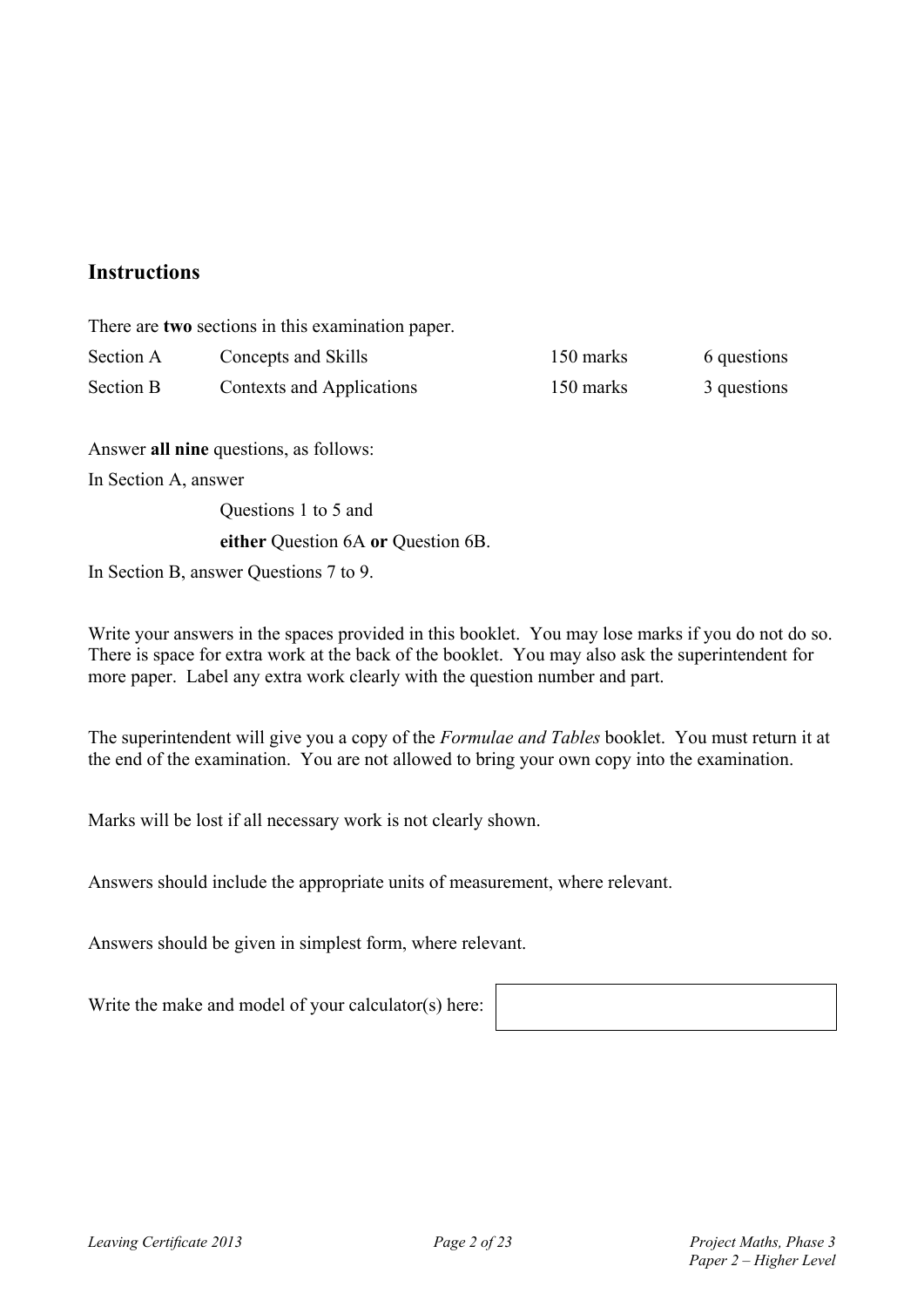| (ii)  |  | Mutually exclusive events |  |  |  |  |  |  |  |  |  |  |
|-------|--|---------------------------|--|--|--|--|--|--|--|--|--|--|
|       |  |                           |  |  |  |  |  |  |  |  |  |  |
|       |  |                           |  |  |  |  |  |  |  |  |  |  |
|       |  |                           |  |  |  |  |  |  |  |  |  |  |
|       |  |                           |  |  |  |  |  |  |  |  |  |  |
|       |  |                           |  |  |  |  |  |  |  |  |  |  |
| (iii) |  | Independent events.       |  |  |  |  |  |  |  |  |  |  |
|       |  |                           |  |  |  |  |  |  |  |  |  |  |
|       |  |                           |  |  |  |  |  |  |  |  |  |  |
|       |  |                           |  |  |  |  |  |  |  |  |  |  |
|       |  |                           |  |  |  |  |  |  |  |  |  |  |
|       |  |                           |  |  |  |  |  |  |  |  |  |  |

- **(b)** In a class of 30 students, 20 study Physics, 6 study Biology and 4 study both Physics and Biology. Physics Biology
	- **(i)** Represent the information on the Venn Diagram.

 A student is selected at random from this class. The events E and F are:

- E: The student studies Physics
- F: The student studies Biology.

### **(ii)** By calculating probabilities, investigate if the events E and F are independent.

page running

 $\lceil \; \rceil$ 

 $\begin{pmatrix} 1 & 1 \end{pmatrix}$   $\begin{pmatrix} 1 & 1 \end{pmatrix}$ 

Answer **all six** questions from this section.

**(a)** Explain each of the following terms:

**(i)** Sample space

**Question 1 (25 marks)**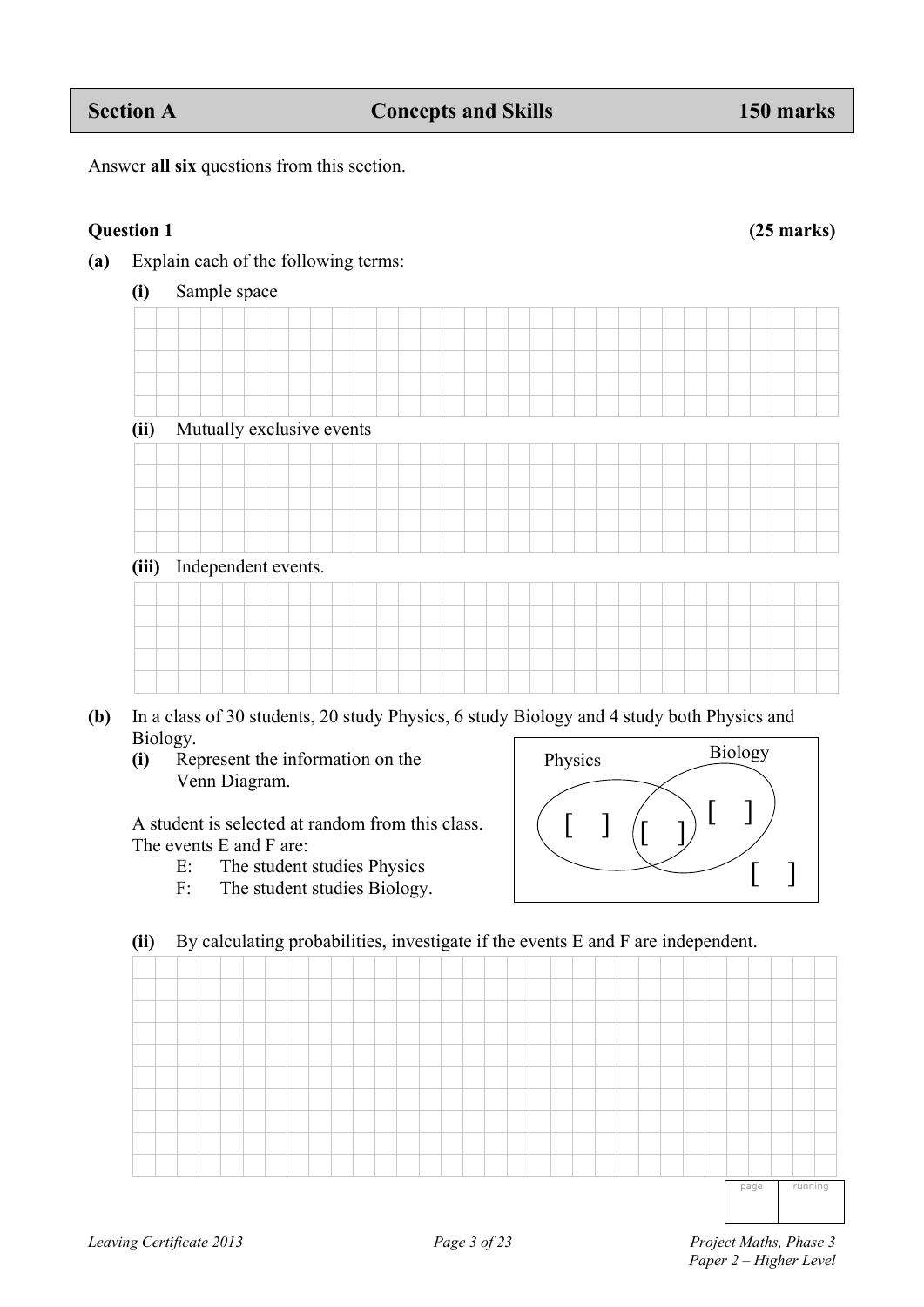**(a)** A random variable *X* follows a normal distribution with mean 60 and standard deviation 5.

#### (ii) Find  $P(52 \le X \le 68)$ .



**(b)** The heights of a certain type of plant, when ready to harvest, are known to be normally distributed, with a mean of  $\mu$ . A company tests the effects of three different growth hormones on this type of plant. The three hormones were used on a different large sample of the crop. After applying each hormone, it was found that the heights of the plants in the samples were still normally distributed at harvest time.

The diagrams A, B and C, on the next page, show the expected distribution of the heights of the plants, at harvest time, without the use of the hormones.

The effect, on plant growth, of each of the hormones is described on the next page. Sketch, on each diagram, a new distribution to show the effect of the hormone.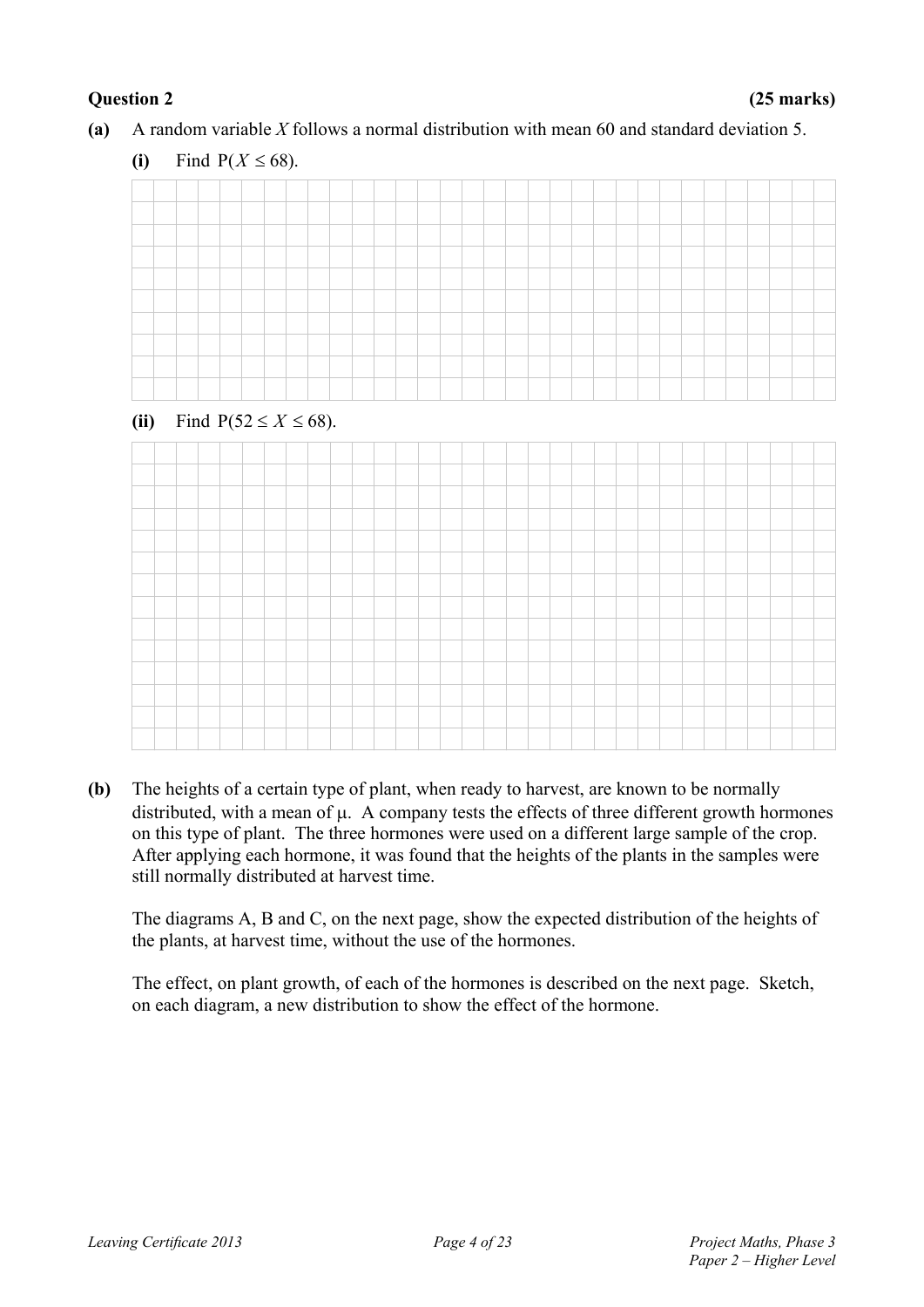Hormone A

The effect of hormone A was to increase the height of all of the plants.



#### Hormone B

The effect of hormone B was to reduce the number of really small plants and the number of really tall plants. The mean was unchanged.



#### Hormone C

The effect of hormone C was to increase the number of small plants and the number of tall plants. The mean was unchanged.





 *Paper 2 – Higher Level*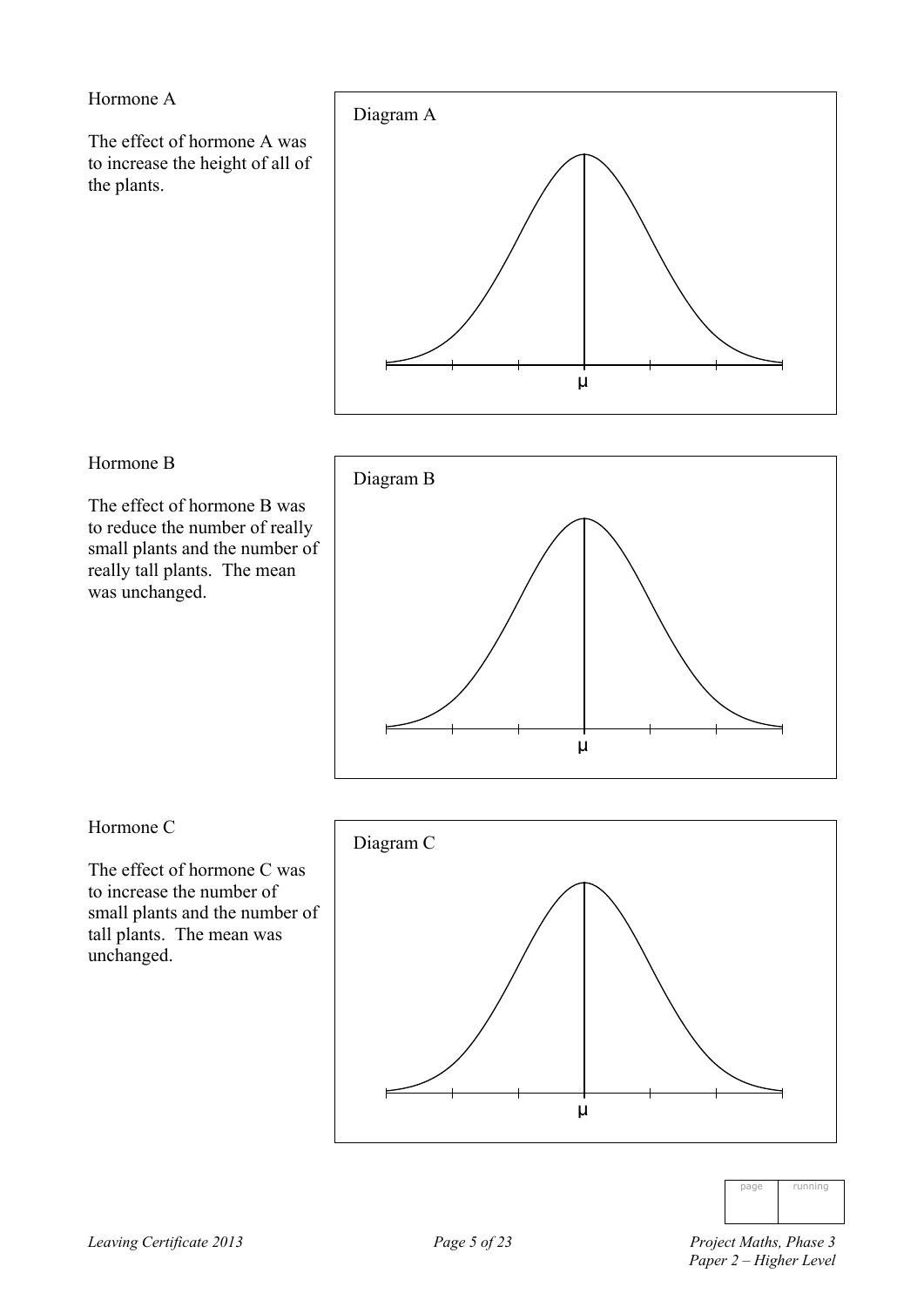### **Question 3 (25 marks)**

The equations of six lines are given:

| Line | Equation                 |
|------|--------------------------|
| h    | $x=3-y$                  |
| i    | $2x-4y=3$                |
| k    | $y = -\frac{1}{4}(2x-7)$ |
| 1    | $4x-2y-5=0$              |
| m    | $x + \sqrt{3}y - 10 = 0$ |
| n    | $\sqrt{3x + y - 10} = 0$ |

**(a)** Complete the table below by matching each description given to one or more of the lines.

| <b>Description</b>                                                                                                                      |  |  |  |  |  |  |  |  |  |  |  | Line(s) |  |
|-----------------------------------------------------------------------------------------------------------------------------------------|--|--|--|--|--|--|--|--|--|--|--|---------|--|
| A line with a slope of 2.                                                                                                               |  |  |  |  |  |  |  |  |  |  |  |         |  |
|                                                                                                                                         |  |  |  |  |  |  |  |  |  |  |  |         |  |
| A line which intersects the y-axis at $(0, -2\frac{1}{2})$ .                                                                            |  |  |  |  |  |  |  |  |  |  |  |         |  |
| A line which makes equal intercepts on the axes.<br>A line which makes an angle of $150^{\circ}$ with the positive sense of the x-axis. |  |  |  |  |  |  |  |  |  |  |  |         |  |
| Two lines which are perpendicular to each other.                                                                                        |  |  |  |  |  |  |  |  |  |  |  |         |  |
|                                                                                                                                         |  |  |  |  |  |  |  |  |  |  |  |         |  |
|                                                                                                                                         |  |  |  |  |  |  |  |  |  |  |  |         |  |
|                                                                                                                                         |  |  |  |  |  |  |  |  |  |  |  |         |  |
|                                                                                                                                         |  |  |  |  |  |  |  |  |  |  |  |         |  |
|                                                                                                                                         |  |  |  |  |  |  |  |  |  |  |  |         |  |
| Find the acute angle between the lines $m$ and $n$ .                                                                                    |  |  |  |  |  |  |  |  |  |  |  |         |  |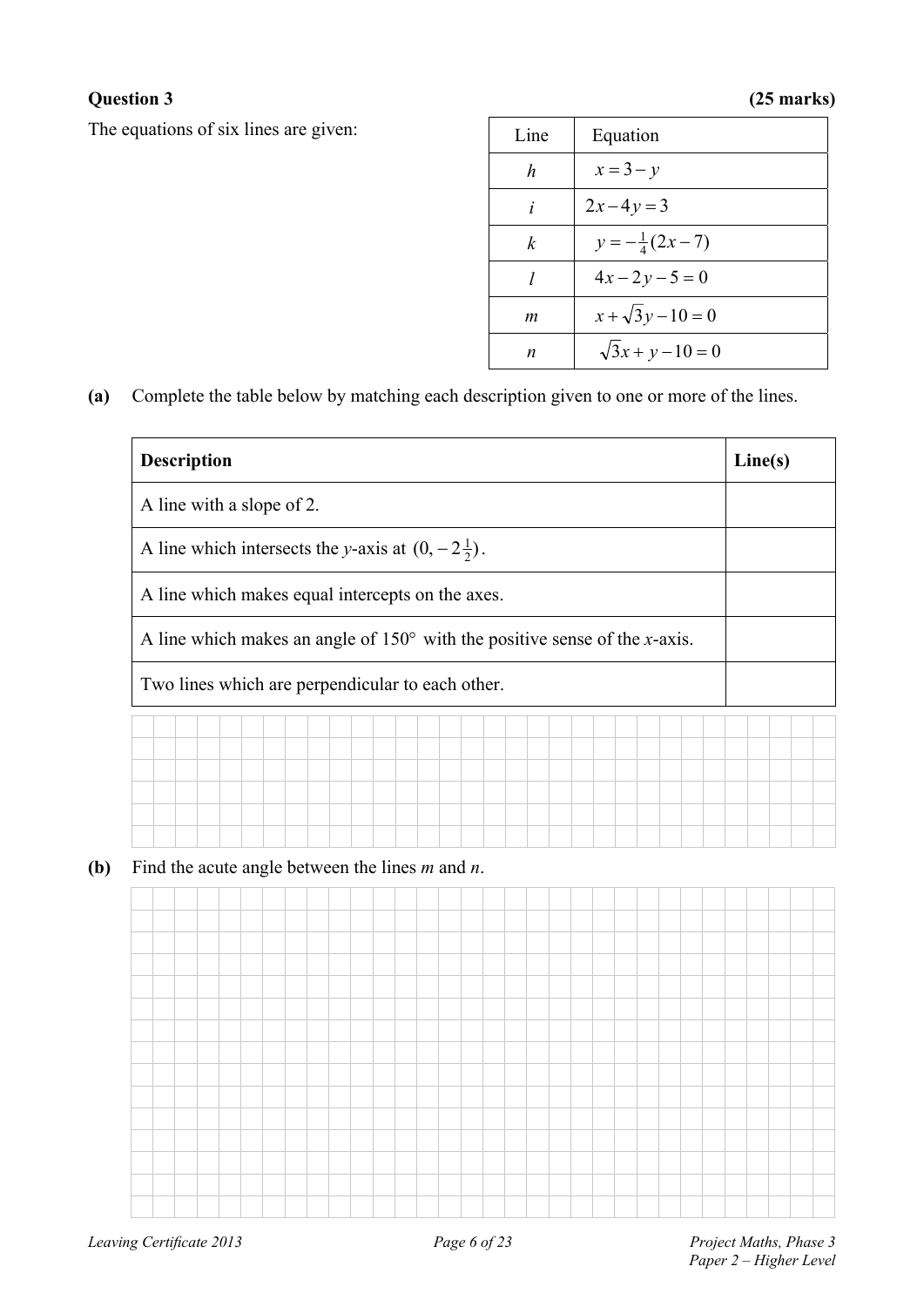#### **Question 4 (25 marks)**

The circles  $c_1$  and  $c_2$  touch externally as shown.





**(a)** Complete the following table:

| Circle  | Centre     | Radius | <b>Equation</b>               |
|---------|------------|--------|-------------------------------|
| $C_1$   | $(-3, -2)$ |        |                               |
| $c_{2}$ |            |        | $x^2 + y^2 - 2x - 2y - 7 = 0$ |

**(b) (i)** Find the co-ordinates of the point of contact of  $c_1$  and  $c_2$ .



### (ii) Hence, or otherwise, find the equation of the tangent,  $t$ , common to  $c_1$  and  $c_2$ .

|                          |  |  |  |  |  |  |  |              |  |  |  |  |  |  | page | running                |
|--------------------------|--|--|--|--|--|--|--|--------------|--|--|--|--|--|--|------|------------------------|
|                          |  |  |  |  |  |  |  |              |  |  |  |  |  |  |      |                        |
| Leaving Certificate 2013 |  |  |  |  |  |  |  | Page 7 of 23 |  |  |  |  |  |  |      | Project Maths, Phase 3 |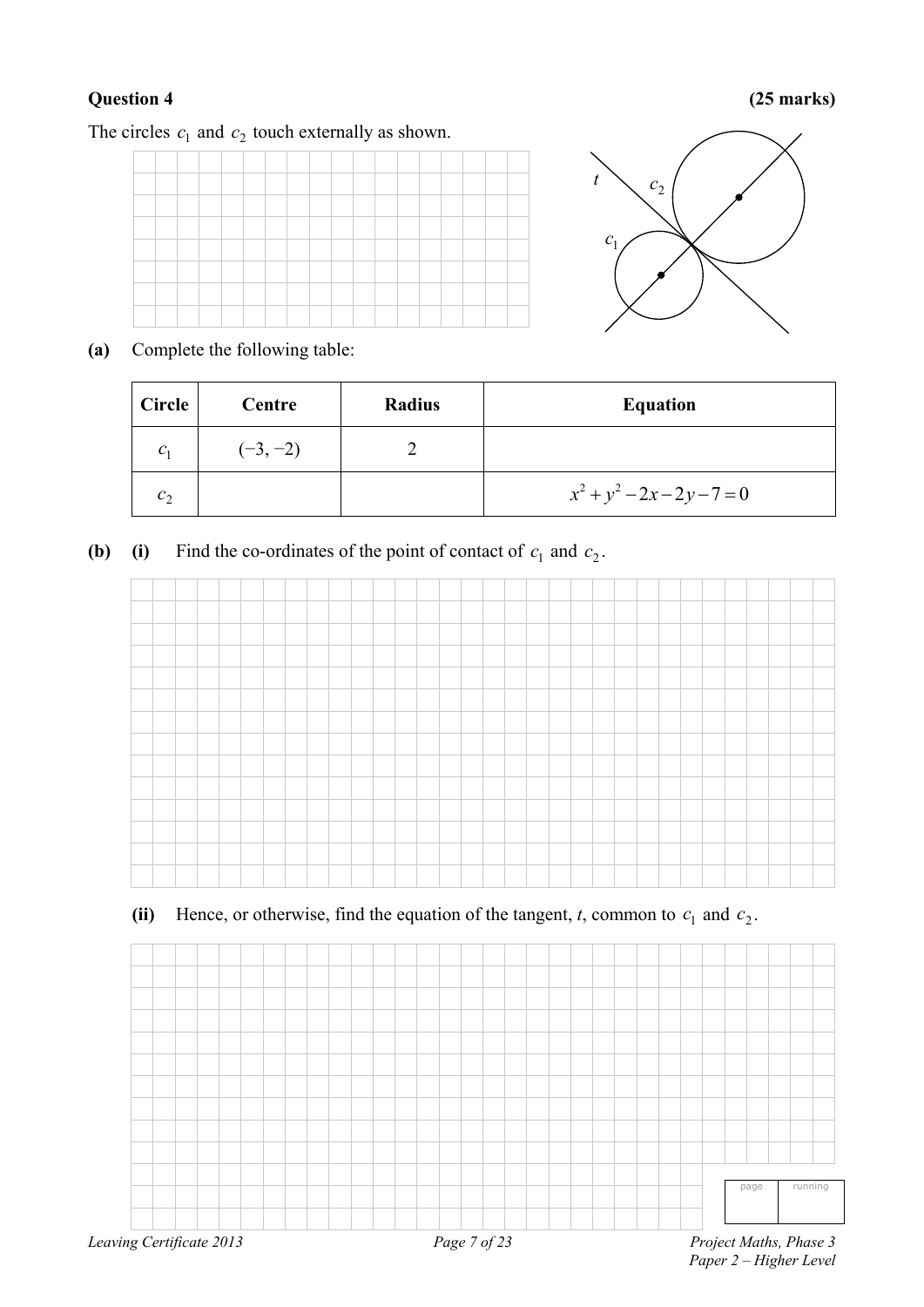#### **Question 5 (25 marks)**

**(a)** In a triangle *ABC,* the lengths of the sides are *a*, *b* and *c.* Using a formula for the area of a triangle, or otherwise, prove that

$$
\frac{a}{\sin \angle A} = \frac{b}{\sin \angle B} = \frac{c}{\sin \angle C}.
$$



- **(b)** In a triangle *XYZ*,  $|XY| = 5$  cm,  $|XZ| = 3$  cm and  $| \angle XYZ| = 27^\circ$ .
	- (i) Find the two possible values of  $|\angle XZY|$ . Give your answers correct to the nearest degree.

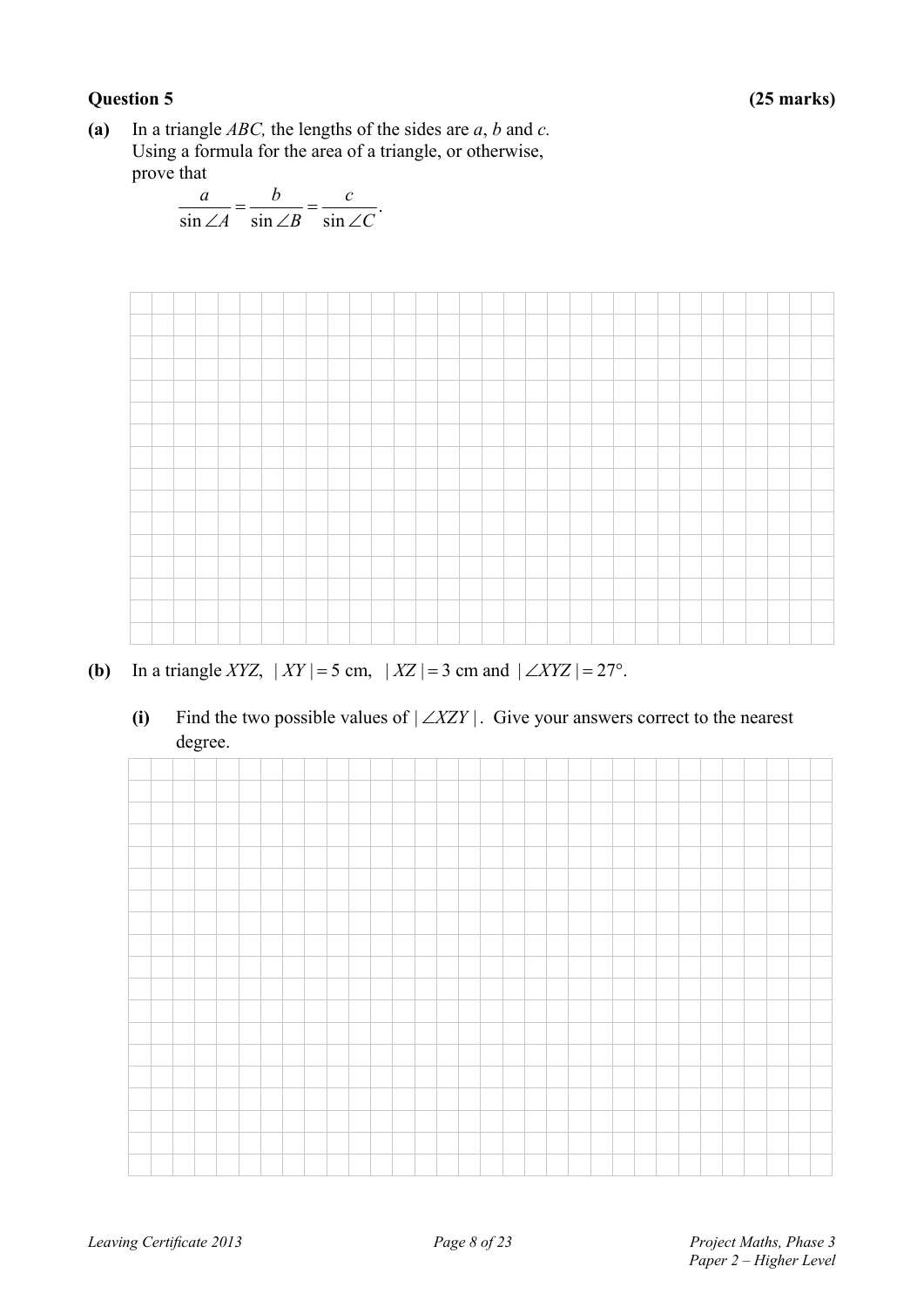| ____ |  |  |  |  |  |  |  |  |  |  |  |  |  |  |  |  |
|------|--|--|--|--|--|--|--|--|--|--|--|--|--|--|--|--|
|      |  |  |  |  |  |  |  |  |  |  |  |  |  |  |  |  |
|      |  |  |  |  |  |  |  |  |  |  |  |  |  |  |  |  |
|      |  |  |  |  |  |  |  |  |  |  |  |  |  |  |  |  |
|      |  |  |  |  |  |  |  |  |  |  |  |  |  |  |  |  |
|      |  |  |  |  |  |  |  |  |  |  |  |  |  |  |  |  |

#### **(ii)** Draw a sketch of the triangle *XYZ*, showing the two possible positions of the point *Z.*

(c) In the case that  $|\angle XZY|$  < 90°, write down  $|\angle ZXY|$ , and hence find the area of the triangle *XYZ*, correct to the nearest integer.



| page | running |
|------|---------|
|      |         |
|      |         |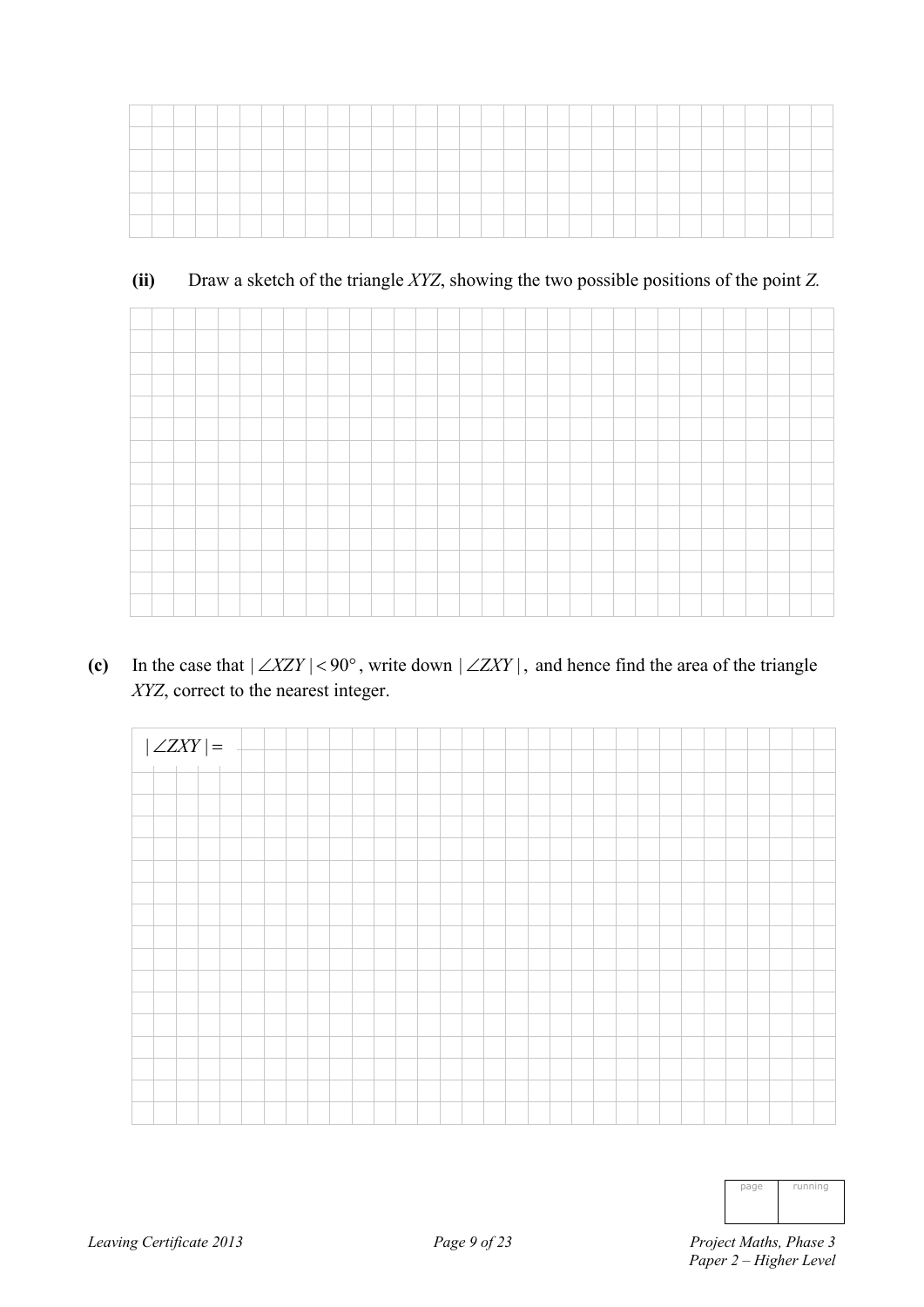Answer **either** 6A **or** 6B.

#### **Question 6A**

- **(a)** Complete each of the following statements.
	- **(i)** The circumcentre of a triangle is the point of intersection of \_\_\_\_\_\_\_\_\_\_\_\_\_\_\_\_\_\_\_\_\_

 $\_$  , and the contribution of the contribution of  $\mathcal{L}_\mathcal{A}$  , and the contribution of  $\mathcal{L}_\mathcal{A}$ 

 $\_$  , and the contribution of the contribution of  $\mathcal{L}_\mathcal{A}$  , and the contribution of  $\mathcal{L}_\mathcal{A}$ 

 $\mathcal{L}_\text{max} = \frac{1}{2} \sum_{i=1}^n \mathcal{L}_\text{max}(\mathbf{z}_i - \mathbf{z}_i)$ 

- **(ii)** The incentre of a triangle is the point of intersection of \_\_\_\_\_\_\_\_\_\_\_\_\_\_\_\_\_\_\_\_\_\_\_\_\_\_
- **(iii)** The centroid of a triangle is the point of intersection of
- **(b)** In an equilateral triangle, the circumcentre, the incentre and the centroid are all in the same place. Explain why this is the case.

**(c)** Construct the orthocentre of the triangle *ABC* below. Show all construction lines clearly.

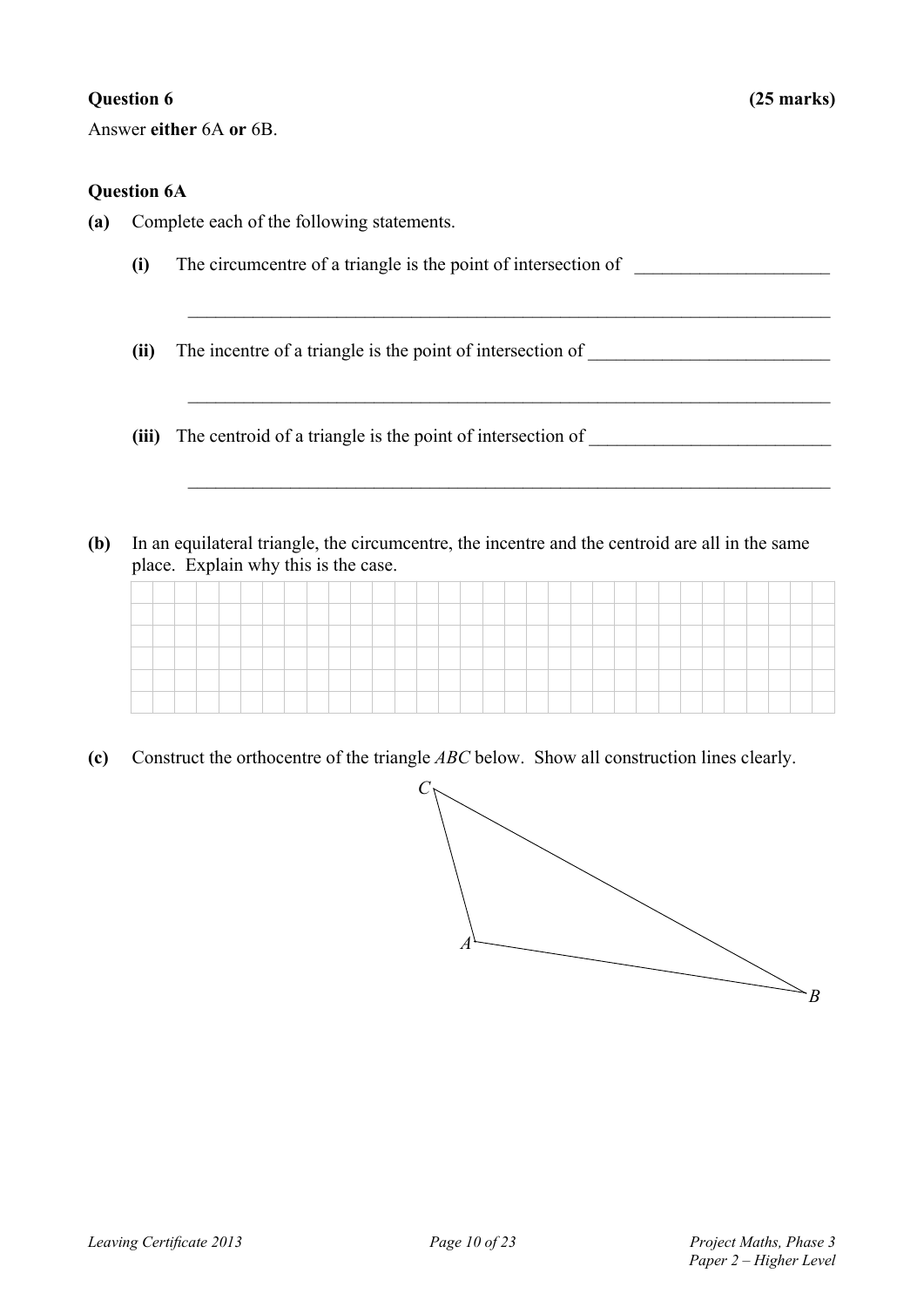### **Question 6B**

**OR** 

**(a)** A quadrilateral (four sided figure) has two sides which are parallel and equal in length. Prove that the quadrilateral is a parallelogram.

**(b)** In the parallelogram *ABCD, DE* is perpendicular to *AC. BF* is perpendicular to *AC*. Prove that *EBFD* is a parallelogram.



| nni<br>ΊJ<br>п<br>I |
|---------------------|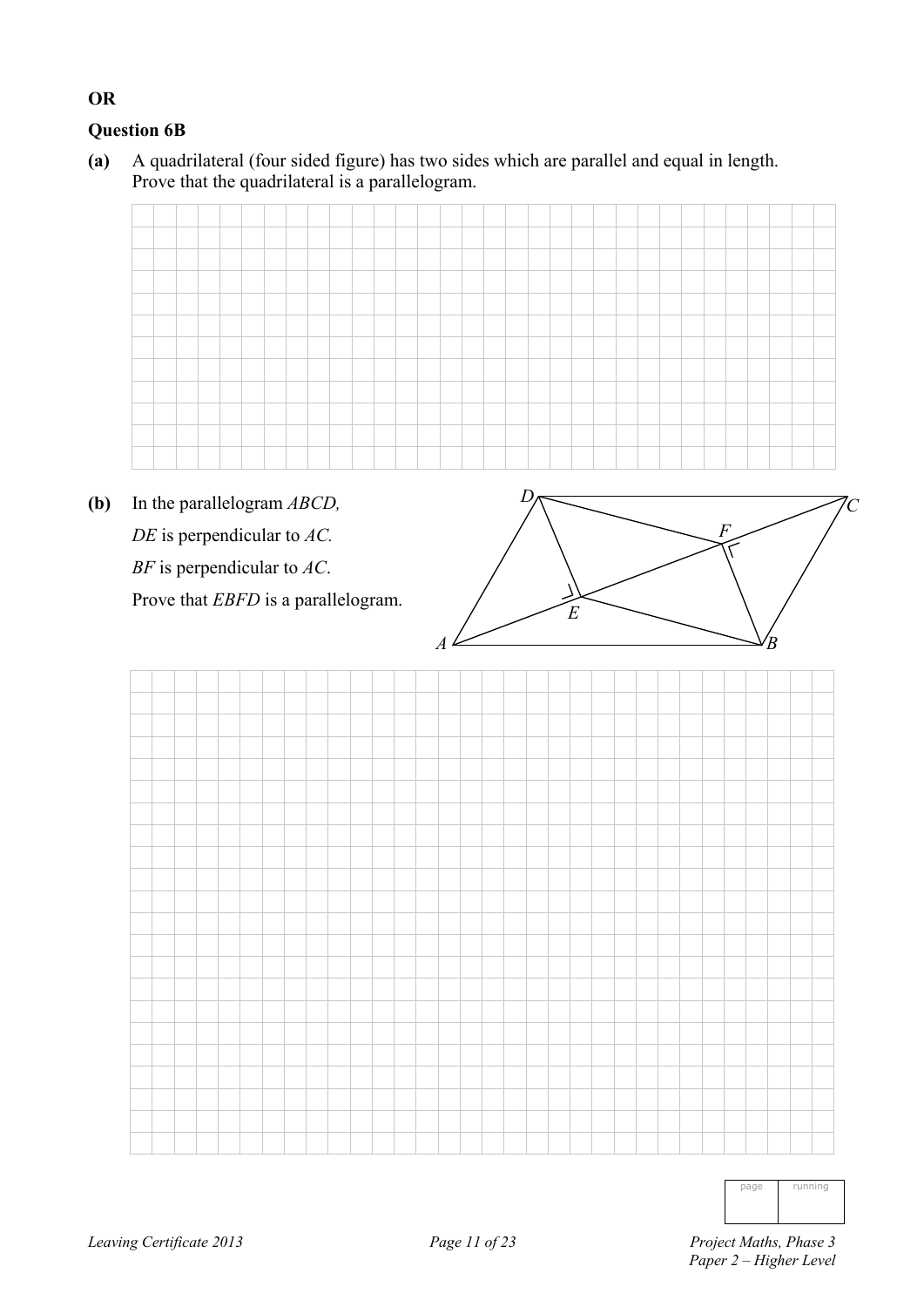Previously flown with

| Spend on in-flight facilities | Mean spend: $\epsilon$ 18.65   |  |
|-------------------------------|--------------------------------|--|
|                               | Median spend: $\epsilon$ 32.18 |  |

|                     | Y es | No  | Don't Know |
|---------------------|------|-----|------------|
| Was flight delayed? | ົ    | 710 | ∽          |
|                     |      | 40  |            |

| <b>Passenger satisfaction with</b> | Satisfied | Not satisfied | Don't Know |
|------------------------------------|-----------|---------------|------------|
| overall service                    | 664       |               |            |

### **(a)** *Go Fast Airlines* used a **stratified random sample** to conduct the survey.

### **(i)** Explain what is meant by a **stratified random sample**.

Passenger Age Mean age: 42<br>Median age: 31

*Go Fast Airlines* provides internal flights in Ireland, short haul flights to Europe and long haul flights to America and Asia. On long haul flights the company sells economy class, business class and executive class tickets. All passengers have a baggage allowance of 20 kg and must pay a cost per kg for any weight over the 20 kg allowance.

Each month the company carries out a survey among 1000 passengers. Some of the results of the survey for May are shown below.

Gender Male: 479 Female: 521

*Go Fast Airlines* **Yes:** 682 No: 318

Median age:

# Answer **all three** questions from this section.

#### **Question 7 (75 marks)**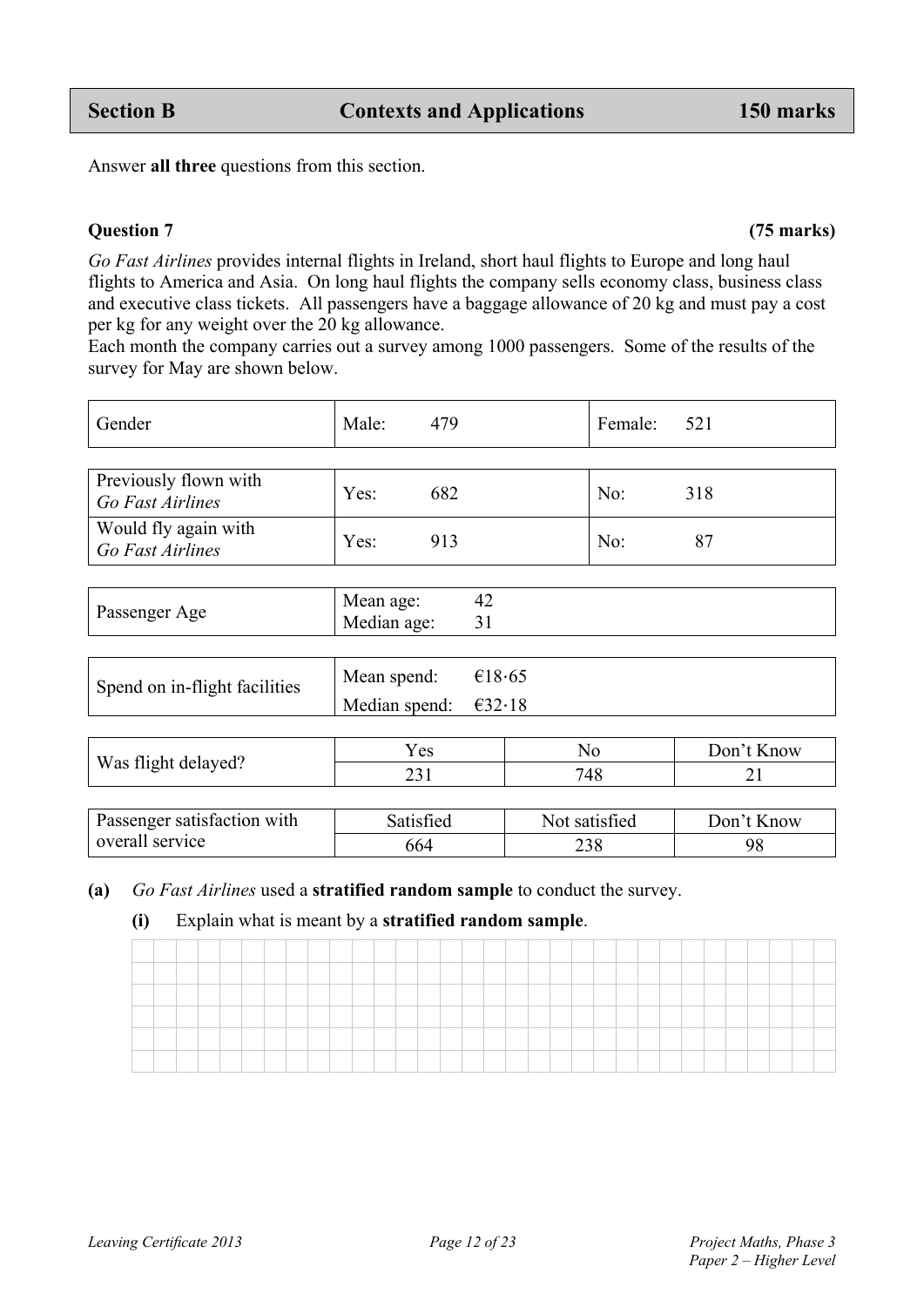**(ii)** Write down 4 different passenger groups that the company might have included in their sample.

- **(b) (i)** What is the probability that a passenger selected at random from this sample
	- had his/her flight delayed

| $\blacksquare$ | was not satisfied with the overall service. | Answer: |  |
|----------------|---------------------------------------------|---------|--|
|                |                                             | Answer: |  |

**(ii)** An employee suggests that the probability of selecting a passenger whose flight was delayed and who was not satisfied with the overall service should be equal to the product of the two probabilities in **(i)** above. Do you agree with the employee?

Answer:

Give a reason for your answer.



**(c)** Which of the graphs below do you think is most likely to represent the distribution of the weights of passenger baggage?



 *Paper 2 – Higher Level*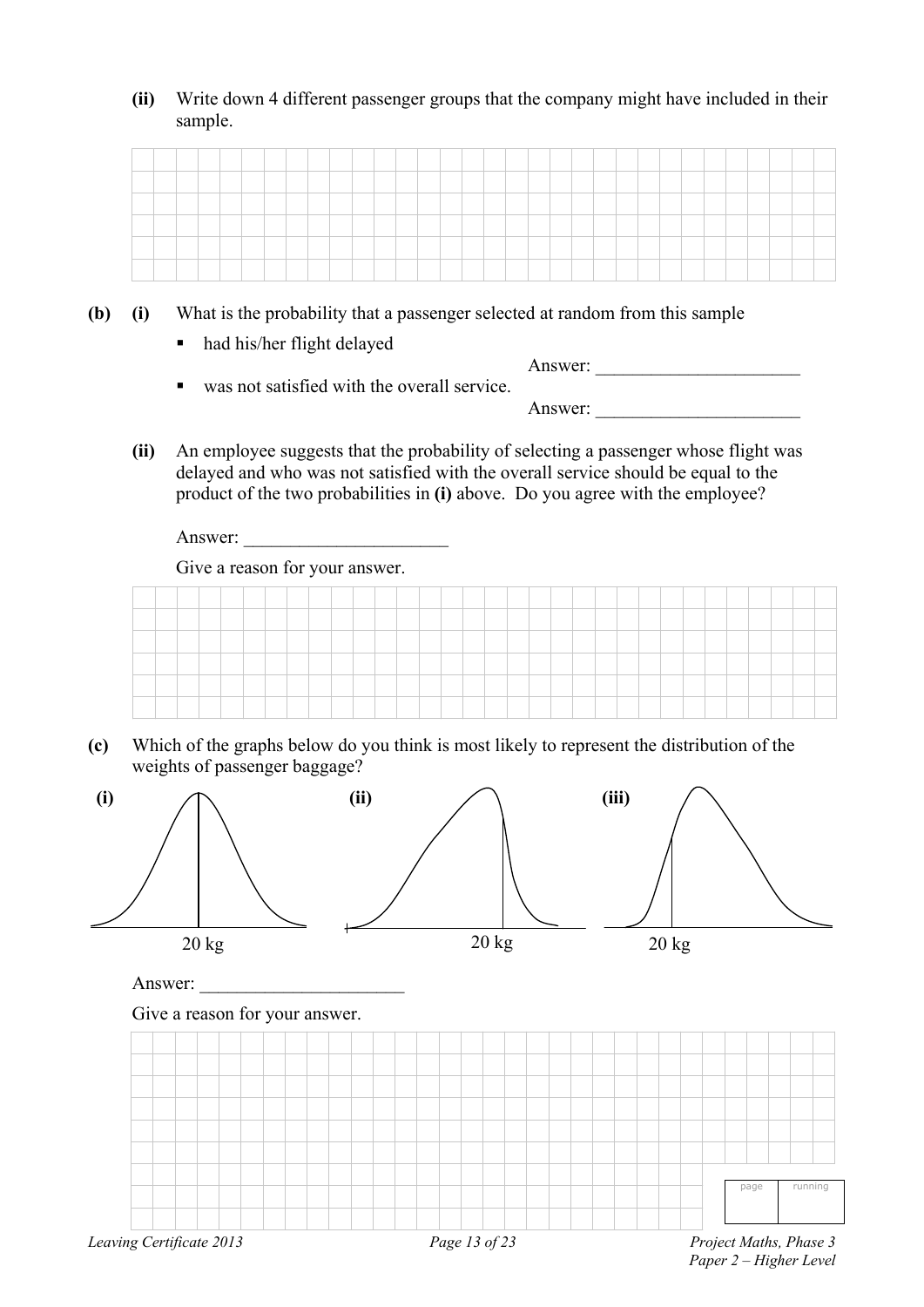**(d) (i)** Draw a sketch of the possible distribution of the ages of the pas data in the survey.

|  |  |  | data in the survey. | Explain your answer. |  |  |  | of the ages of the passengers based on the |  |  |  |  |  |  | Draw a sketch of the possible distribution |
|--|--|--|---------------------|----------------------|--|--|--|--------------------------------------------|--|--|--|--|--|--|--------------------------------------------|

**(e) (i)** The company repeatedly asserts that 70% of their customers are satisfied with their overall service Use an hypothesis test at the 5% level of significance to decide whether there is sufficient evidence to conclude that their claim is valid in May. Write the null hypothesis and state your conclusion clearly.

**(ii)** A manager of the airline says: "If we survey 2000 passengers from June on, we will halve the margin of error in our surveys." Is the manager correct?

Answer: \_\_\_\_\_\_\_\_\_\_\_\_\_\_\_\_\_\_

Explain your answer.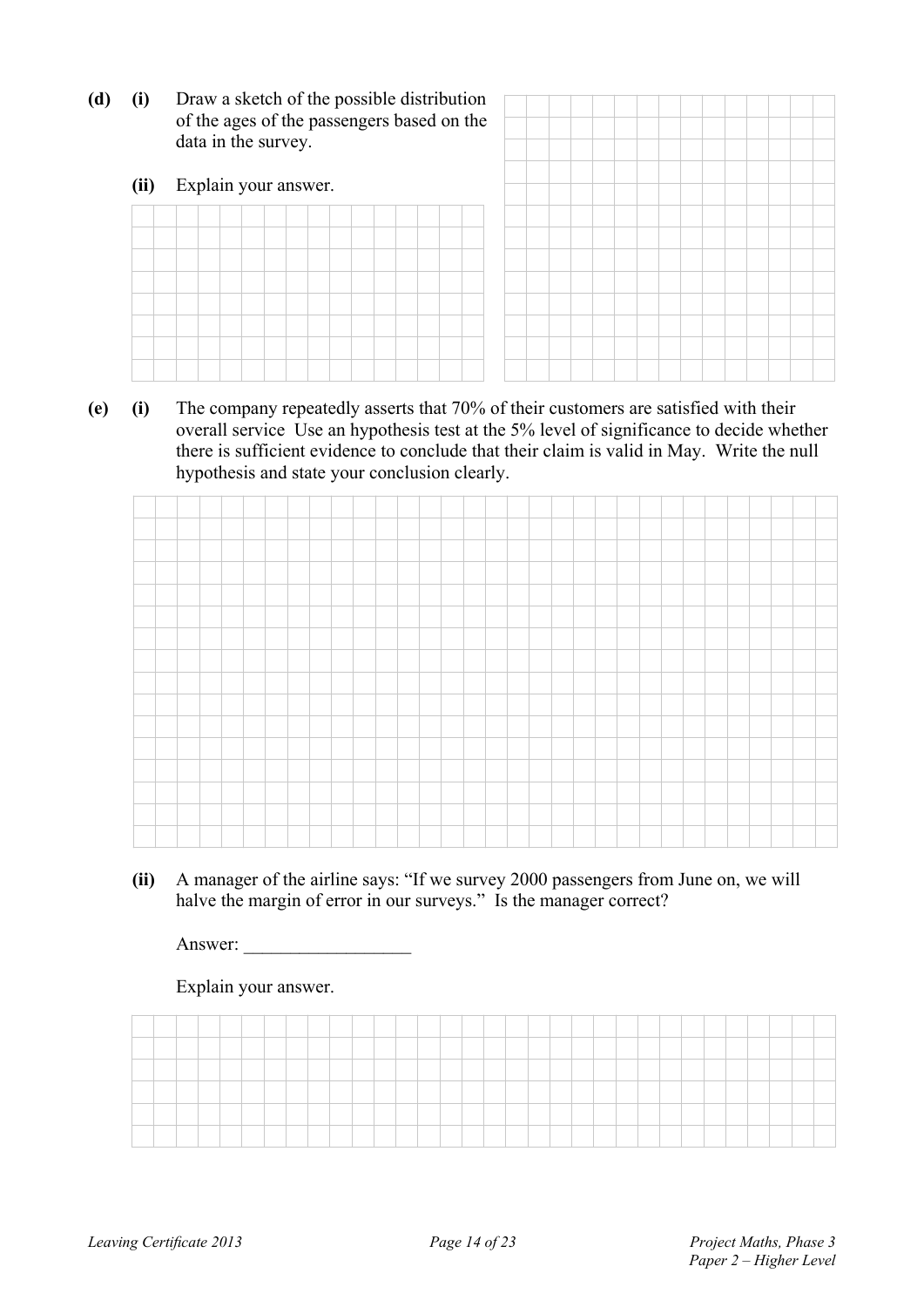**(f)** The responses of ten individual passengers to the questions on age and in-flight spend are given below.

| Age (years)            | 46 | 20<br>ر ب | $\sim$ | 8 | າເ<br>ں کے | 75 | $\sim$<br>◡▵ | ر ر | 40 |    |
|------------------------|----|-----------|--------|---|------------|----|--------------|-----|----|----|
| In-flight spend (euro) | 30 |           | 20     |   | 10         | 45 | ل کے         | 20  | 20 | 30 |

#### **(i)** Draw a scatter plot of the data.



**(ii)** Calculate the correlation coefficient between passenger age and in-flight spend.

Answer:

**(iii)** What can you conclude from the completed scatter plot and the correlation coefficient?

**(iv)** Sketch the line of best fit in the completed scatter plot above.

| page | running |
|------|---------|
|      |         |
|      |         |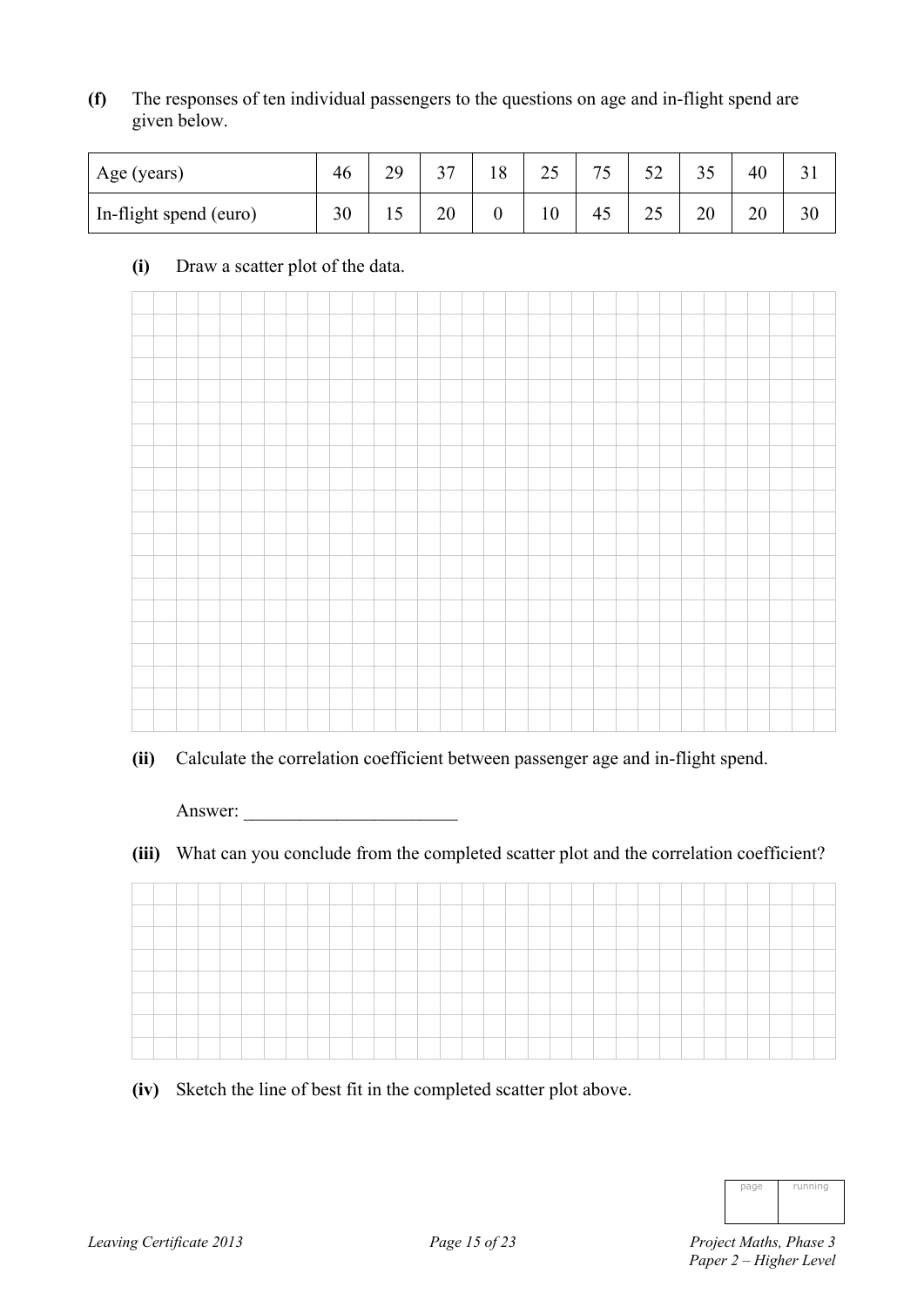**(a)** A port *P* is directly east of a port *H*. To sail from *H* to *P*, a ship first sails 80 km, in the direction shown in the diagram, to the point *R* before turning through an angle of  $124^\circ$  and sailing 110 km directly to *P*.



#### **(i)** Find the distance from *R* to *HP*.

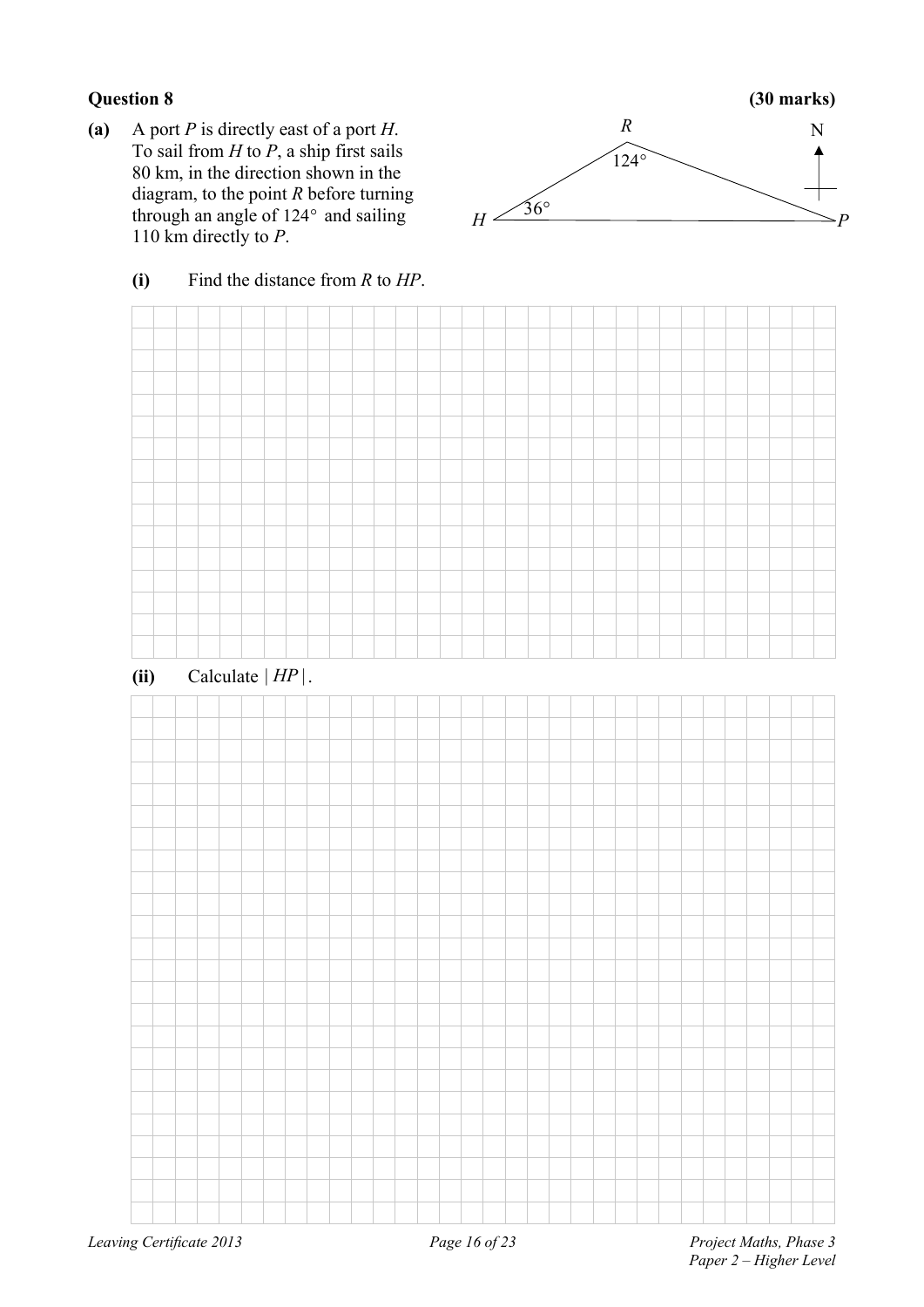

| page | running |
|------|---------|
|      |         |
|      |         |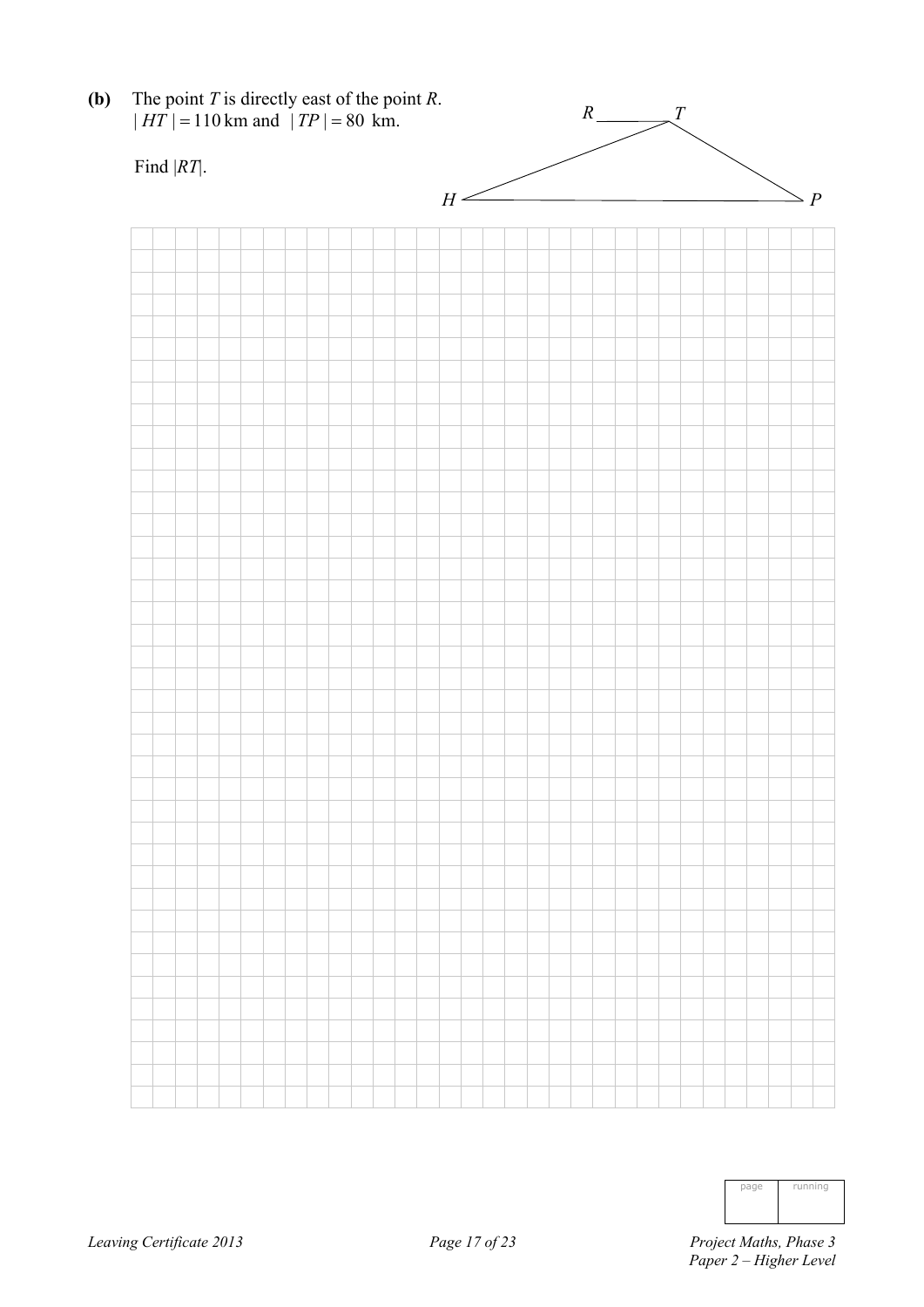**(a)** The triangle *XYZ* is right-angled at *X* and *XP* is perpendicular to *YZ*.  $|YP| = 4$ ,  $|PZ| = 8$  and  $|PX| = k$ . Find the value of *k*.



**(b)** The shaded region in the diagram below is called an **arbelos.** It is a plane semicircular region of radius  $r_1$  from which semicircles of radius  $r_2$  and  $r_3$  are removed, as shown. In the diagram *SC*  $\perp$  *AF* and  $|SC| = k$ .

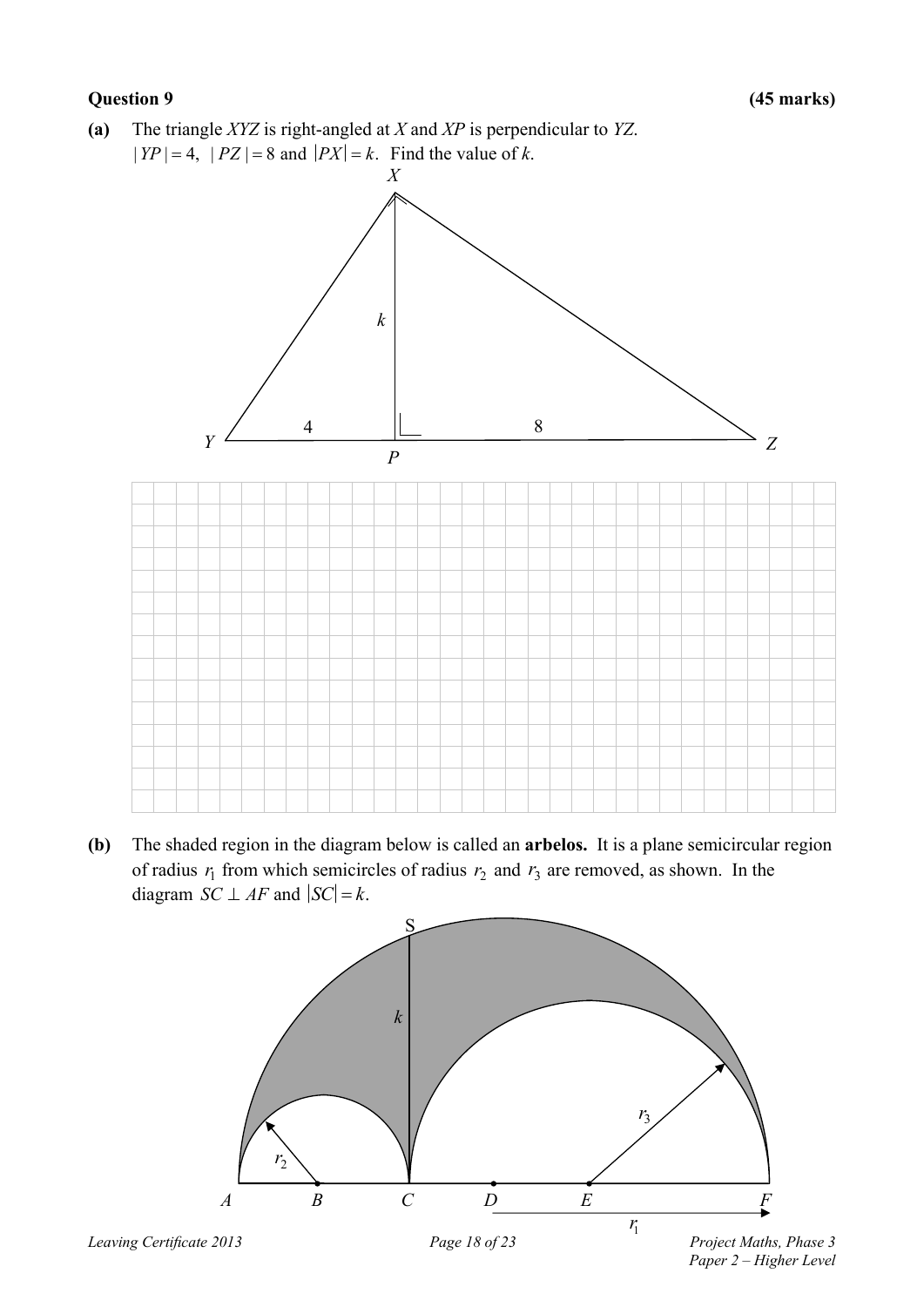|  |  | $\mathcal{L}$ |  |  |  |  |  |  |  |  |  |  |  |  |  |  |
|--|--|---------------|--|--|--|--|--|--|--|--|--|--|--|--|--|--|
|  |  |               |  |  |  |  |  |  |  |  |  |  |  |  |  |  |
|  |  |               |  |  |  |  |  |  |  |  |  |  |  |  |  |  |
|  |  |               |  |  |  |  |  |  |  |  |  |  |  |  |  |  |
|  |  |               |  |  |  |  |  |  |  |  |  |  |  |  |  |  |
|  |  |               |  |  |  |  |  |  |  |  |  |  |  |  |  |  |
|  |  |               |  |  |  |  |  |  |  |  |  |  |  |  |  |  |
|  |  |               |  |  |  |  |  |  |  |  |  |  |  |  |  |  |
|  |  |               |  |  |  |  |  |  |  |  |  |  |  |  |  |  |
|  |  |               |  |  |  |  |  |  |  |  |  |  |  |  |  |  |
|  |  |               |  |  |  |  |  |  |  |  |  |  |  |  |  |  |
|  |  |               |  |  |  |  |  |  |  |  |  |  |  |  |  |  |
|  |  |               |  |  |  |  |  |  |  |  |  |  |  |  |  |  |
|  |  |               |  |  |  |  |  |  |  |  |  |  |  |  |  |  |
|  |  |               |  |  |  |  |  |  |  |  |  |  |  |  |  |  |
|  |  |               |  |  |  |  |  |  |  |  |  |  |  |  |  |  |
|  |  |               |  |  |  |  |  |  |  |  |  |  |  |  |  |  |
|  |  |               |  |  |  |  |  |  |  |  |  |  |  |  |  |  |
|  |  |               |  |  |  |  |  |  |  |  |  |  |  |  |  |  |
|  |  |               |  |  |  |  |  |  |  |  |  |  |  |  |  |  |
|  |  |               |  |  |  |  |  |  |  |  |  |  |  |  |  |  |
|  |  |               |  |  |  |  |  |  |  |  |  |  |  |  |  |  |

(i) Show that, for fixed  $r_1$ , the perimeter of the arbelos is independent of the values of  $r_2$ and  $r_3$ .

(ii) If  $r_2 = 2$  and  $r_3 = 4$ , show that the area of the arbelos is the same as the area of the circle of diameter *k*.



page running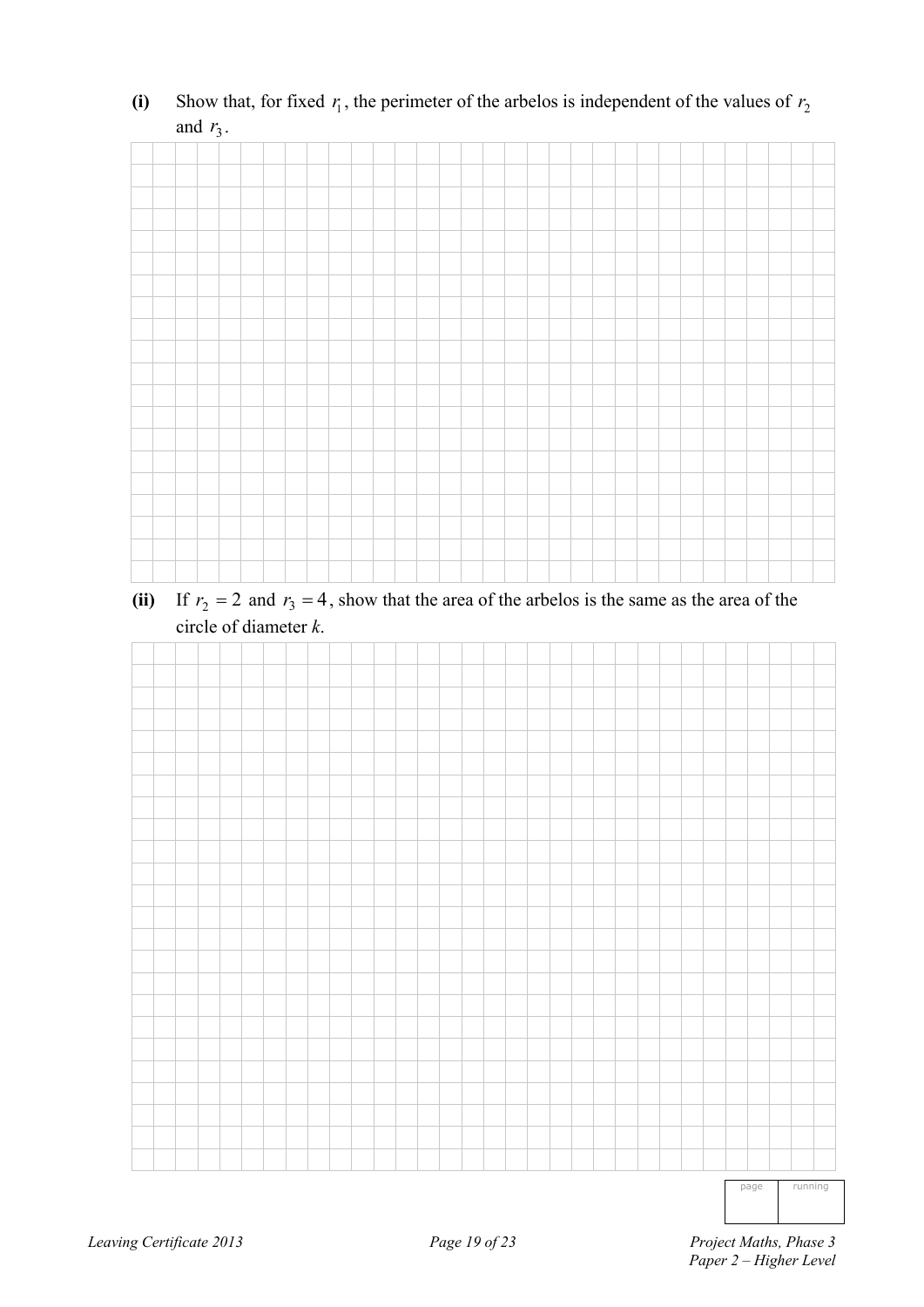(c) To investigate the area of an arbelos, a student fixed the value of  $r_1$  at 6 cm and completed the following table for different values of  $r_2$  and  $r_3$ .

| (i)<br>Complete the table. |  |
|----------------------------|--|
|----------------------------|--|

| $r_{1}$ | r <sub>2</sub> | $r_{3}$ | Area of arbelos |
|---------|----------------|---------|-----------------|
| 6       |                |         |                 |
| 6       | ∍              |         |                 |
| 6       |                |         |                 |
| h       |                |         |                 |
| h       |                |         |                 |



(ii) In general, for  $r_1 = 6$  cm and  $r_2 = x$ ,  $0 < x < 6$ ,  $x \in \mathbb{R}$ , find an expression in *x* for the area of the arbelos.

**(iii)** Hence, or otherwise, find the maximum area of an arbelos that can be formed in a semicircle of radius 6 cm.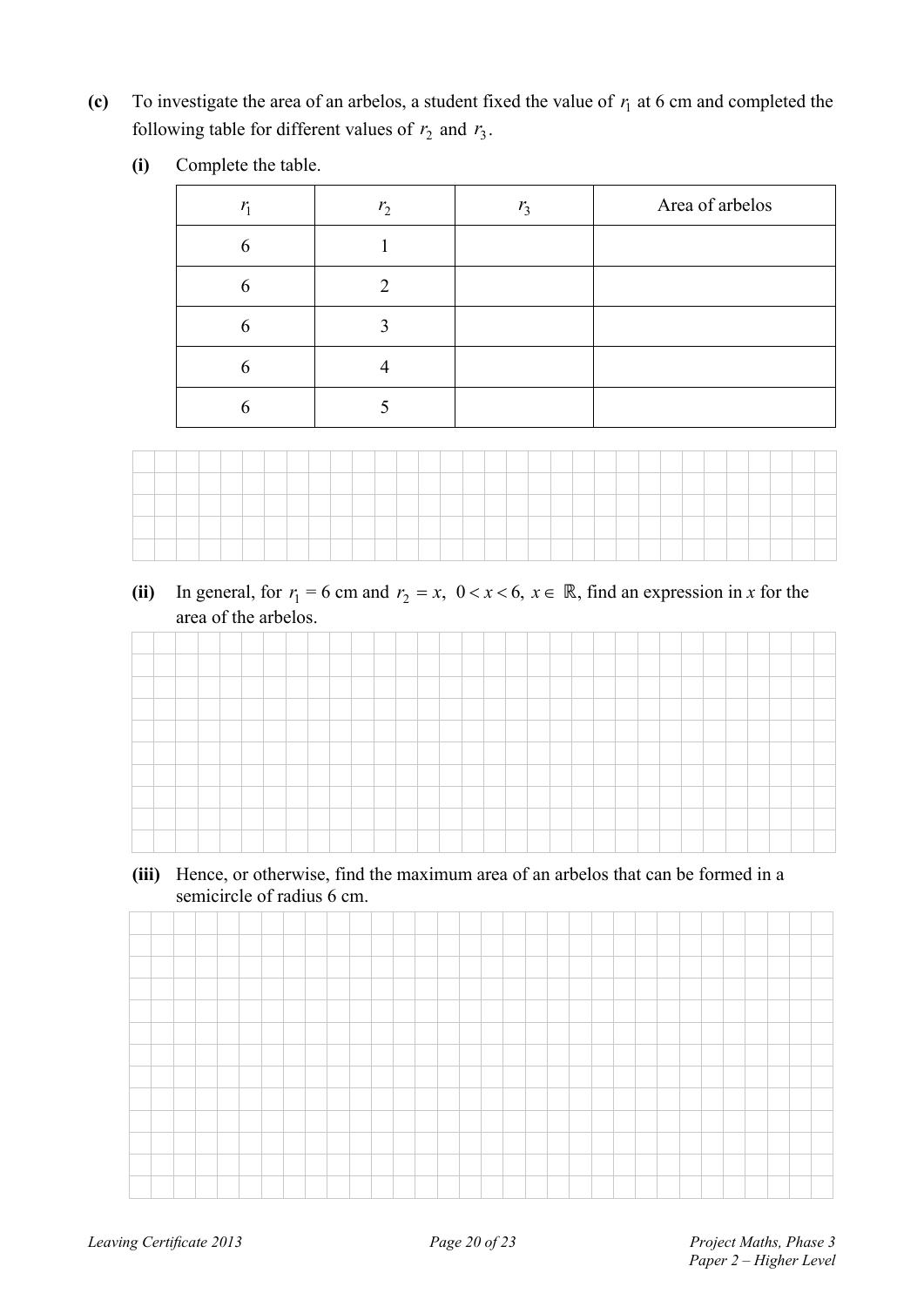**(d)** *AS* and *FS* cut the two smaller semicircles at *T* and *R* respectively. Prove that *RSTC* is a rectangle.



| page | running |
|------|---------|
|      |         |
|      |         |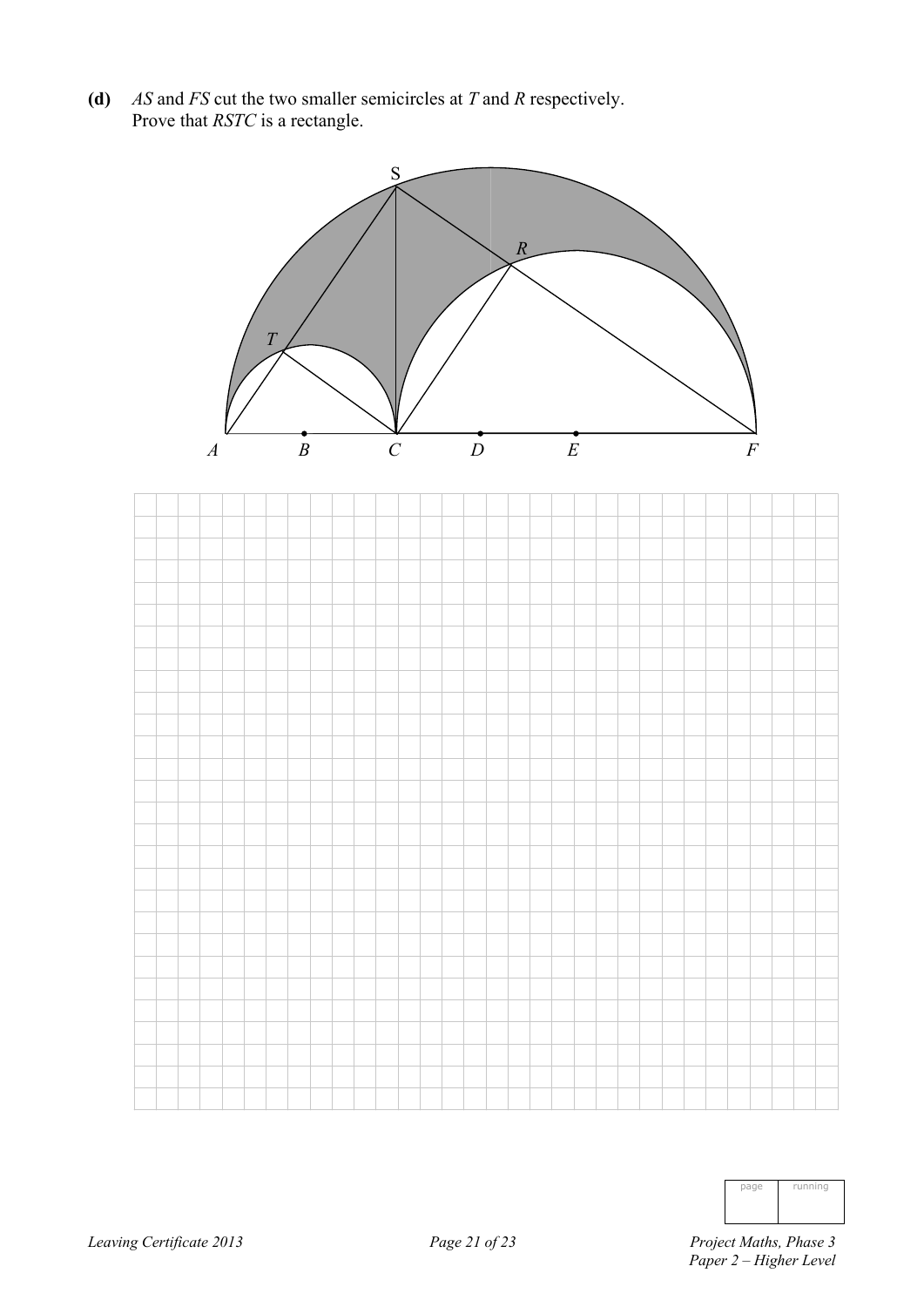### You may use this page for extra work.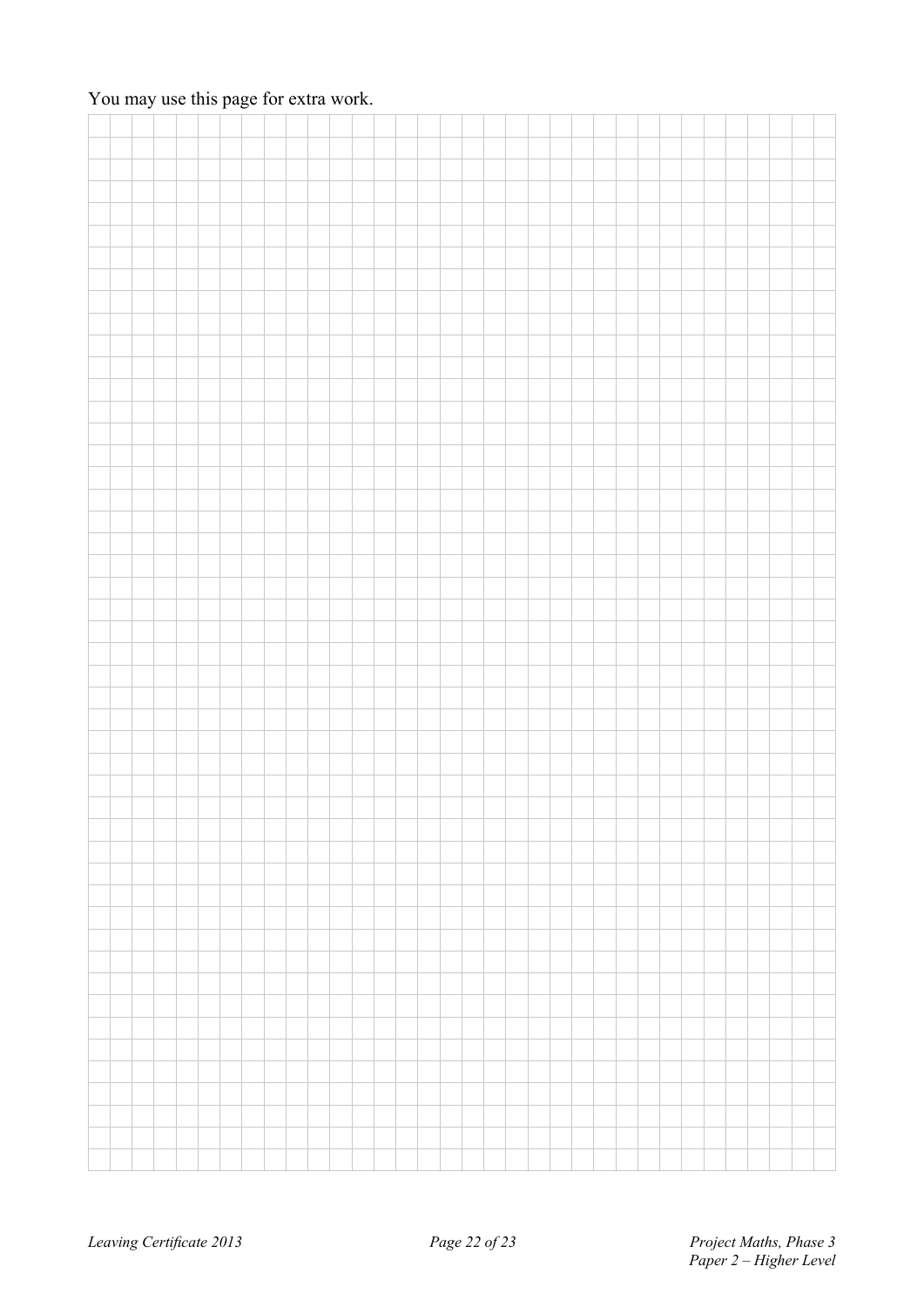### You may use this page for extra work.

|  |  |  |  |  |  |  |  |  |  |  |  |  |  | _______ |  |  |
|--|--|--|--|--|--|--|--|--|--|--|--|--|--|---------|--|--|

page running